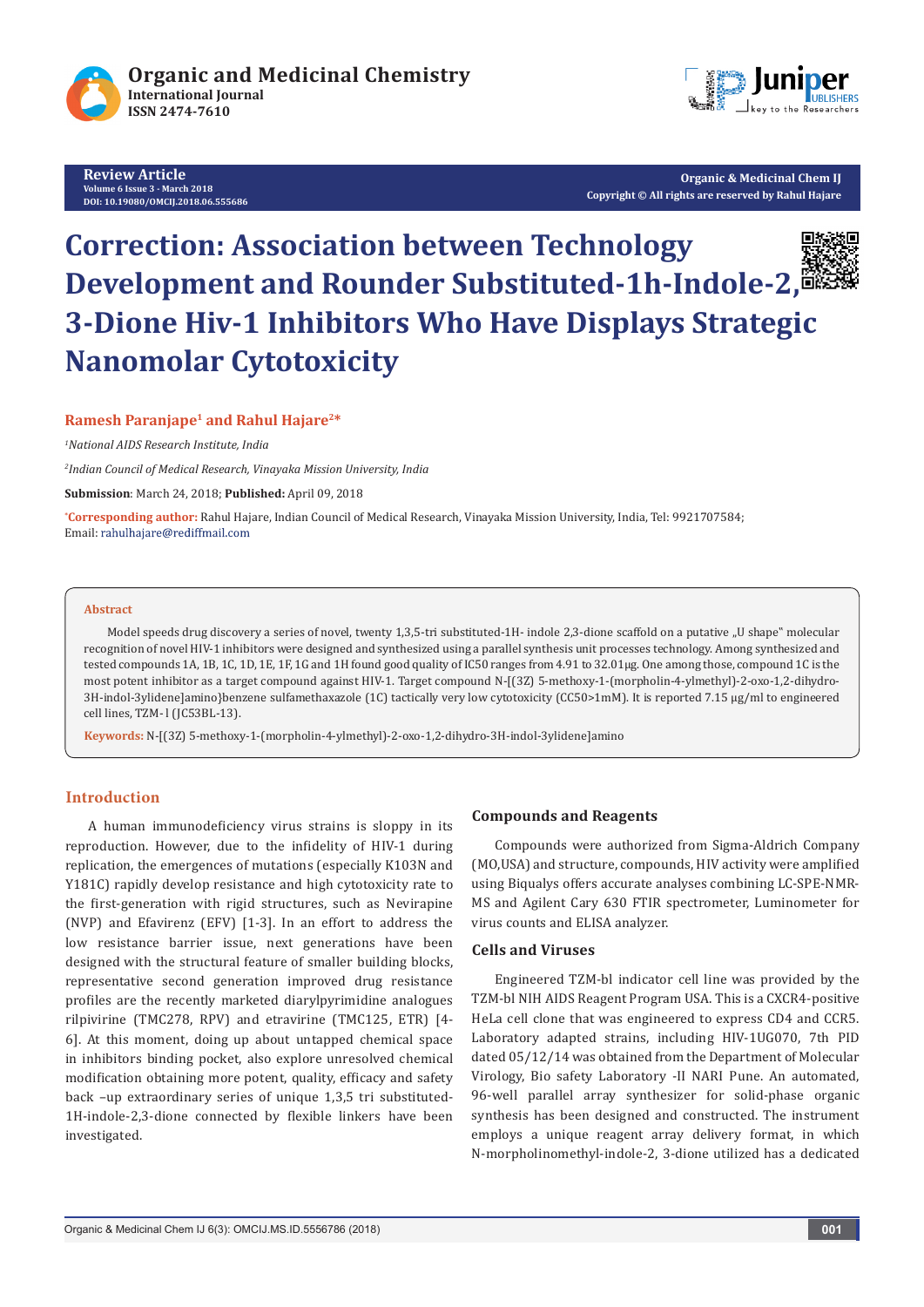plumbing system. An inert atmosphere is maintained during all phases of a synthesis, and temperature can be controlled via a thermal transfer plate which holds the injection moulded reaction block. The reaction plate assembly slides in the X-axis direction, while eight nozzle blocks holding the glacial acetic acid reagent lines slide in the Y-axis direction, allowing for the extremely rapid delivery of sulphonamide reagents to 96 wells. In addition, there are six banks of fixed nozzle blocks, which deliver the same reagent or solvent to eight wells at once, for a total of 72 possible reagents. The system described herein is an efficient means for the parallel synthesis of compounds for lead.

#### **Interpretation of Gold Dock**

A computer program designed to screen rapidly by performed using Gold Dock Suite. The coordinates for X-ray crystal structure of HIV-1 (PDB code: 3M8Q) was downloaded from the Protein Data Bank (PDB) at the Research Collaboration for Structural Bioinformatics (http://www.rcsb.org/pdb/home/ home.do) and Shanghai small molecular database (SSMD) has been utilized. Gasteiger charges were assigned to both protein and ligands. A grid with spacing of 0.375 Å and  $60 \times 60 \times 60$  points in the x, y, and z axes was built and centred on the centre of mass of the bound ligand in the crystal structure. Energy grid maps for all ligand atom types were calculated, while keeping the protein structure rigid, we selected Lamarckian genetic algorithm (LGA) to search the conformational and orientation space of the ligands. Each small molecule, 100 separate docking calculations were performed with the breakpoint settings of parameters: population size of individuals at 350, a maximum number of 25 million energy evaluations, a maximum number of generations of at 27,000, a mutation rate of 0.02, a crossover rate of 0.8, and an

elitism value of 1. Docking, cluster analysis was performed on the results with the root-mean-square (RMS) deviations less than1.0 Å. The breakthrough docked conformation was then selected as the lowest energy stance in the most populated cluster.

Thus, the lowest binding energy complex of more populated cluster depicts more specific and highly reliable, greater efficacy binding conformation of the compound. Insertion of the hydrogen bonding with K101 was constraints for the specificity of binding of compounds in active site of strain as reported in previously. The computational simulation of active compounds showing higher inhibition was compared with that of etravirine, next generation drug. In docking study standard etravirine [a and b ]and compound [1C] showed the hydrogen bonding with K101 residue because the second position C= O group in ring brought to form hydrogen bonding with in hydrophobic pocket of enzyme, in this context C=O is a oxygen isolated in the active compound 1C they formed hydrogen bond with back bone of K101 residue which is crucial for drug resistance and thus compromised the untapped chemical space in IBP and this increase the affinity of compound toward strain inhibition. It is further conclude that region having OCH3, Br, CH3, Cl of C-5 and distance between interaction 2.44 and combined K103, prone to mutation at the IBP entrance. Like pyrrole ring substitution on C-1 by morpholine showed higher activity as it has made vander walls force that are acting upon TYR 188 with distance 3.307 between residue atom and ligand atom which going to stabilized the inhibitor binding pocket and it should be prevent the inhibitor from leaving the binding pocket. Vander walls force interaction act on TYR 188 which made flexible clamp, however mutation resulting in looses or any changes interaction (Figure 1).



Most important in this research and finding substitution at C-3 by sulphonamide based substituent's may be lead pi-pi stacking interaction between compound and aromatic amino acid residue TYR 181 with interaction distance 5.9 which is prone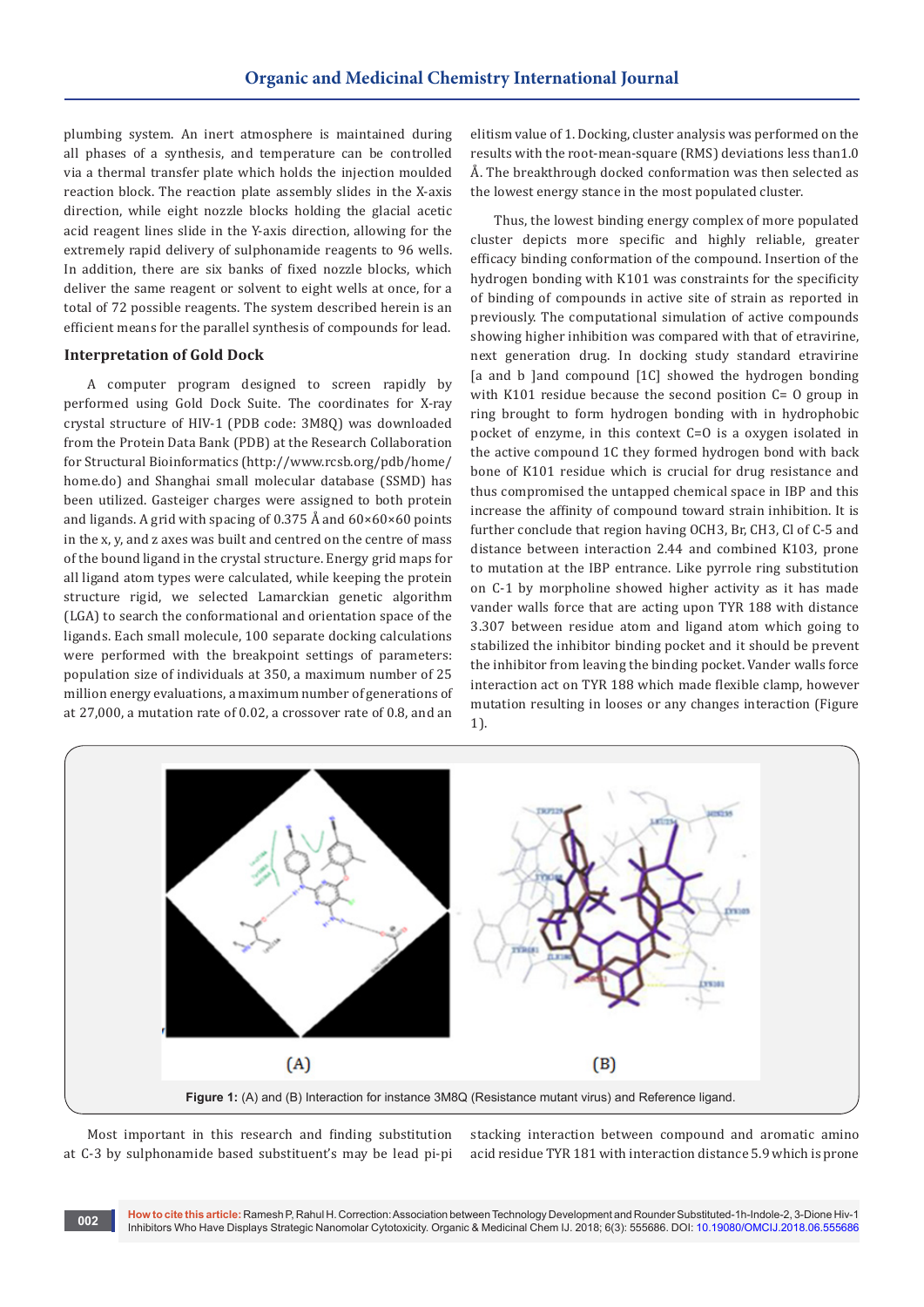to mutation resulting loss or change of interaction. This clearly indicates that the inhibitor binding process and residues must facilitate to enter the binding pocket and adopt an appropriate conformation is the optimal interaction with the surrounding residue. This lead to change due to conformation of U, shoes horse like structure, made sites feedback inhibitor to regulate

the activities and showed higher activity. Legend: black dashed line-hydrogen bond, salt bridge, metal interaction, green solid line- hydrophobic interaction, green dashed line-pi-pi, pi-cation interaction. Note: Covalent bonds to protein are not displayed. Image generated using pose view software. By downloading this image you confirm to follow citation rule (Figure 2).



3D structure of the docked conformation of target compound, N-[(3Z) 5-methoxy-1 (morpholin-4-ylmethyl) -2-oxo-1,2 dihydro- 3H-indol-3ylidene]amino} benzene sulfamethaxazole (1C) and BP of K103N/Y181C mutant HIV-1 strain, (PDB code:3M8Q),showed interaction of target compound in purple colour and 3M8Q in green and blue colour. Predicted Figure 2C showed the hydrogen bonding with K101 residue, Figure 2D hydrophobic interaction, pi-pi interaction, hydrogen bonds formed between target compound and K101 were maintained which is crucial for drug resistance and (d) merged molecule insertions position in inhibitor-binding pocket (IBP) (PDB:3M8Q) cavity endorsed lock form in open position and stop the transcription.

## **Conclusion**

A comparison of the designed, synthesized and evaluated novel 1, 3, 5- tri- substituted-1H-indole 2,3-dione which showed nano molar activity against HIV-1. Taste compounds 1A, 1B, 1C, 1D, 1E, 1F, 1G and 1H possess inhibitory activity. Target compound N-[(3Z) 5-methoxy-1-(morpholin-4-ylmethyl)- 2-oxo-1,2-dihydro-3H-indol-3ylidene]amino} benzene sulfamethaxazole (1C) displays potency (IC50 at micro molar level) and detect low cytotoxicity (CC50s > 1mM) against HIV-1 UG070 7<sup>th</sup> PID. In this study and model of binding energy complexes determination, characterized and examined selected new series of resistance mutation (refence protein 3M8Q PDB) and noted changes in interaction between target compound

and HIV-1 mutant. At best, binding energy could be related to IC50 in assay, more negative of the binding energy results in the formation of stronger complexes belonging therefore when a ligand have a low binding energy its affinity towards the HIV-1 target is bigger also points to the fact that target compound belonging to adaptable are circulating and giving rise to new. The detection of binding energy value of refence protein and reference ligand complexes shows -12.43 kcal/mol and average of experimental binding energy values of new ligands and refence protein complexes were shows -11.60 kcal/mol. Target compound [1C] has been shown binding energy -8.69 kcal/ mol, which was show its affinity towards the protein 3M8Q is sizeable in comparison with other lead ligands with higher binding energy. IC 50 of target compound N-[(3Z) 5-methoxy-1- (morpholin-4-ylmethyl)-2-oxo-1, 2-dihydro-3H-indol 3ylidene] amino} benzene sulfamethaxazole (1C) was found to be 4.91 μg/ ml. Also it has been clearly indicates strain- target compound inhibitor binding energy values highly correlated which is less than two reported determined binding energy values, which is high degree to cover all edges and outskirt in IBP and reduce the frequency of chemical space creation.

The differences in these correlations may reflect good ground of biological features of the interactions of HIV-1 inhibitor and its complexes. A thorough study was carried out over twenty computationally designed 1,3 5- tri substituted-1H-2,3-dione analogs using gold dock suite and program with the goal of identifying potential lead molecules that bind to the